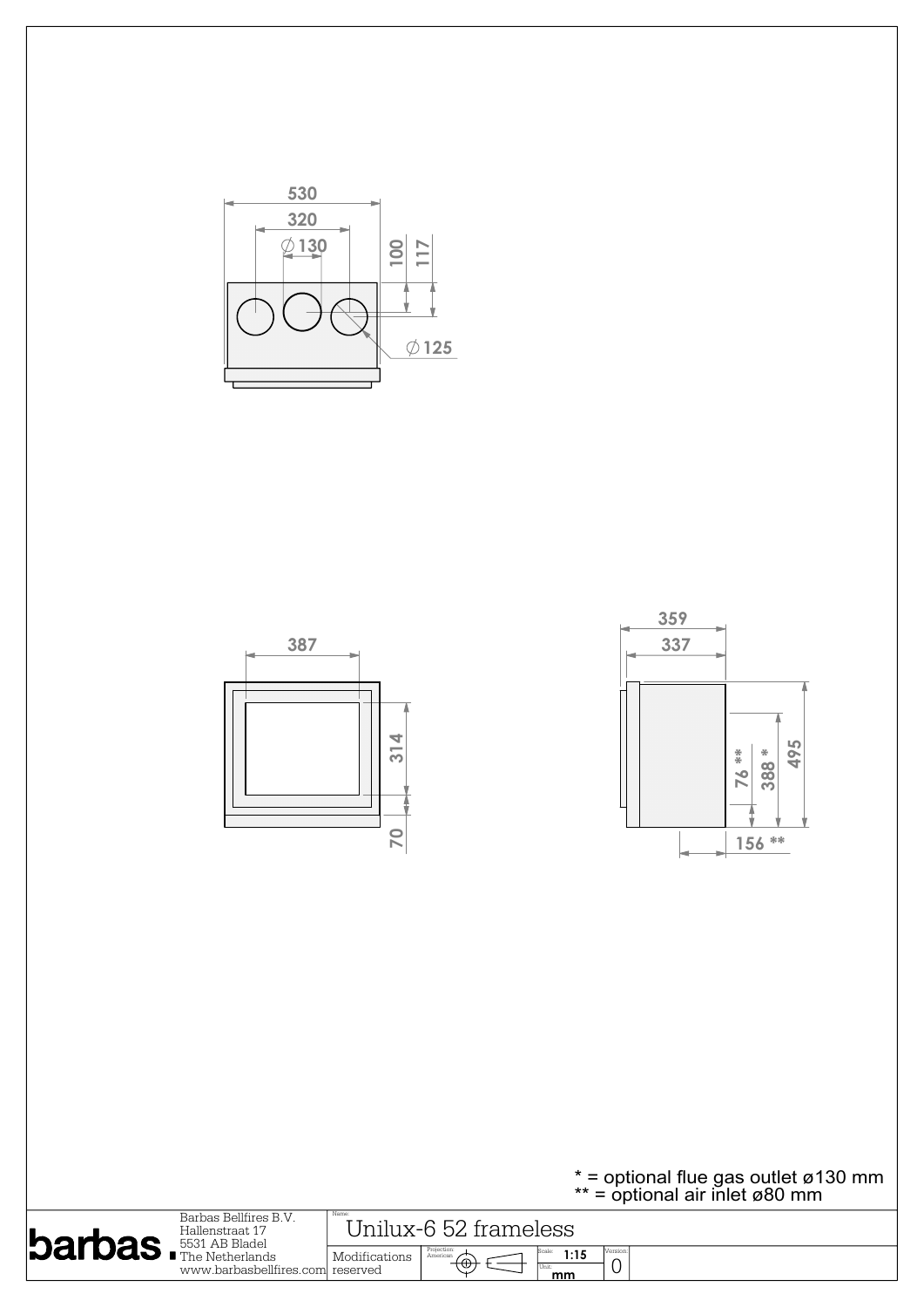



| $barb$ $5531$ AB Bladel | Barbas Bellfires B.V.<br>Hallenstraat 17<br>www.barbasbellfires.coml reserved | Name:<br>Jnilux-6 52 built-in frame |                                                    |                    |          |  |
|-------------------------|-------------------------------------------------------------------------------|-------------------------------------|----------------------------------------------------|--------------------|----------|--|
|                         |                                                                               | Modifications                       | Projection:<br>American<br>$\curvearrowright$<br>ত | 1:15<br>Unit<br>mm | Version. |  |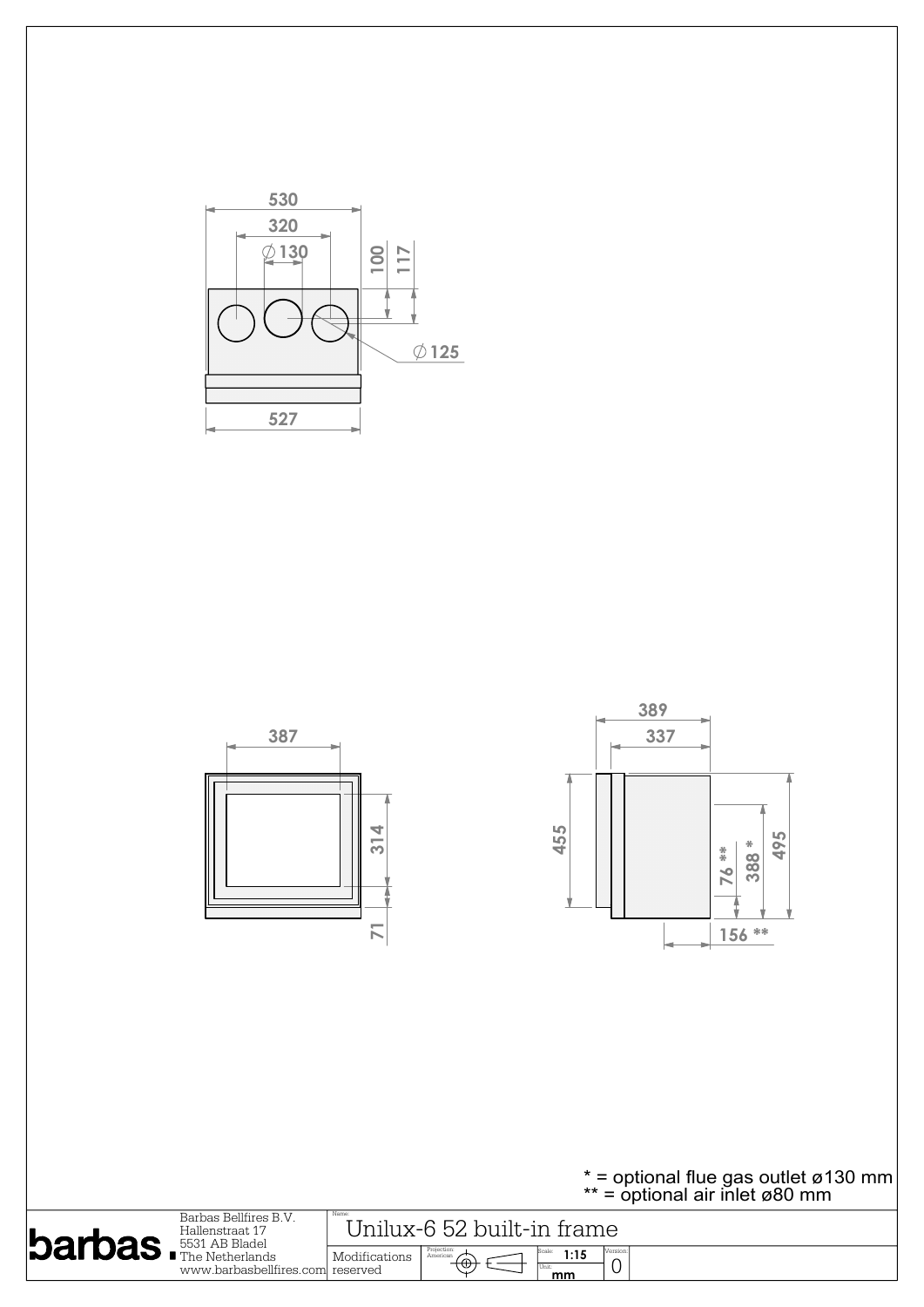







| $b$ arbas | Barbas Bellfires B.V.<br>Hallenstraat 17<br>5531 AB Bladel<br>$\blacksquare$ The Netherlands<br>www.barbasbellfires.coml reserved | Name:<br>Jnilux-6 52 insert frame |                               |                    |          |  |
|-----------|-----------------------------------------------------------------------------------------------------------------------------------|-----------------------------------|-------------------------------|--------------------|----------|--|
|           |                                                                                                                                   | Modifications                     | Projection:<br>American<br>◟◡ | 1:15<br>Unit<br>mm | Version: |  |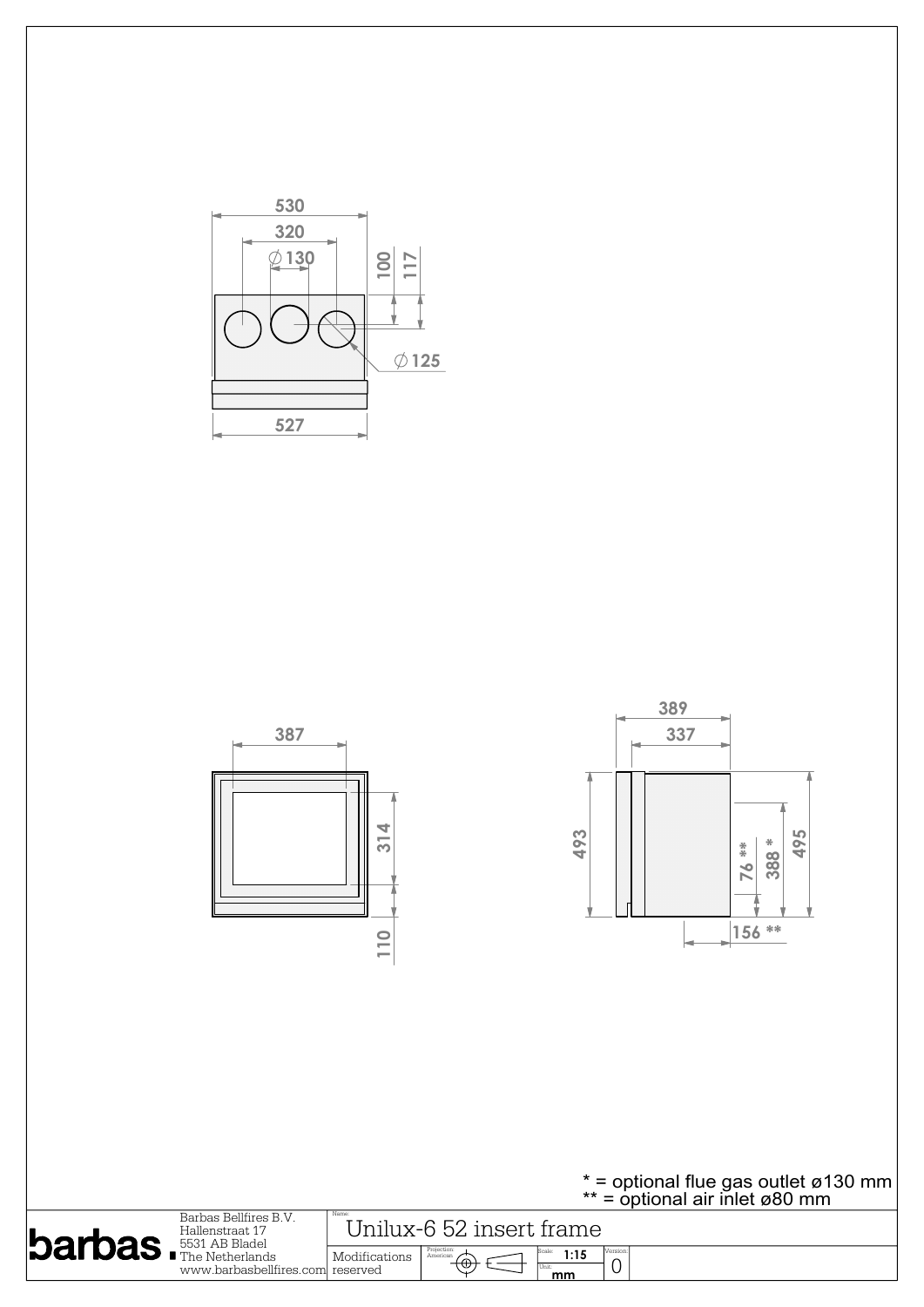